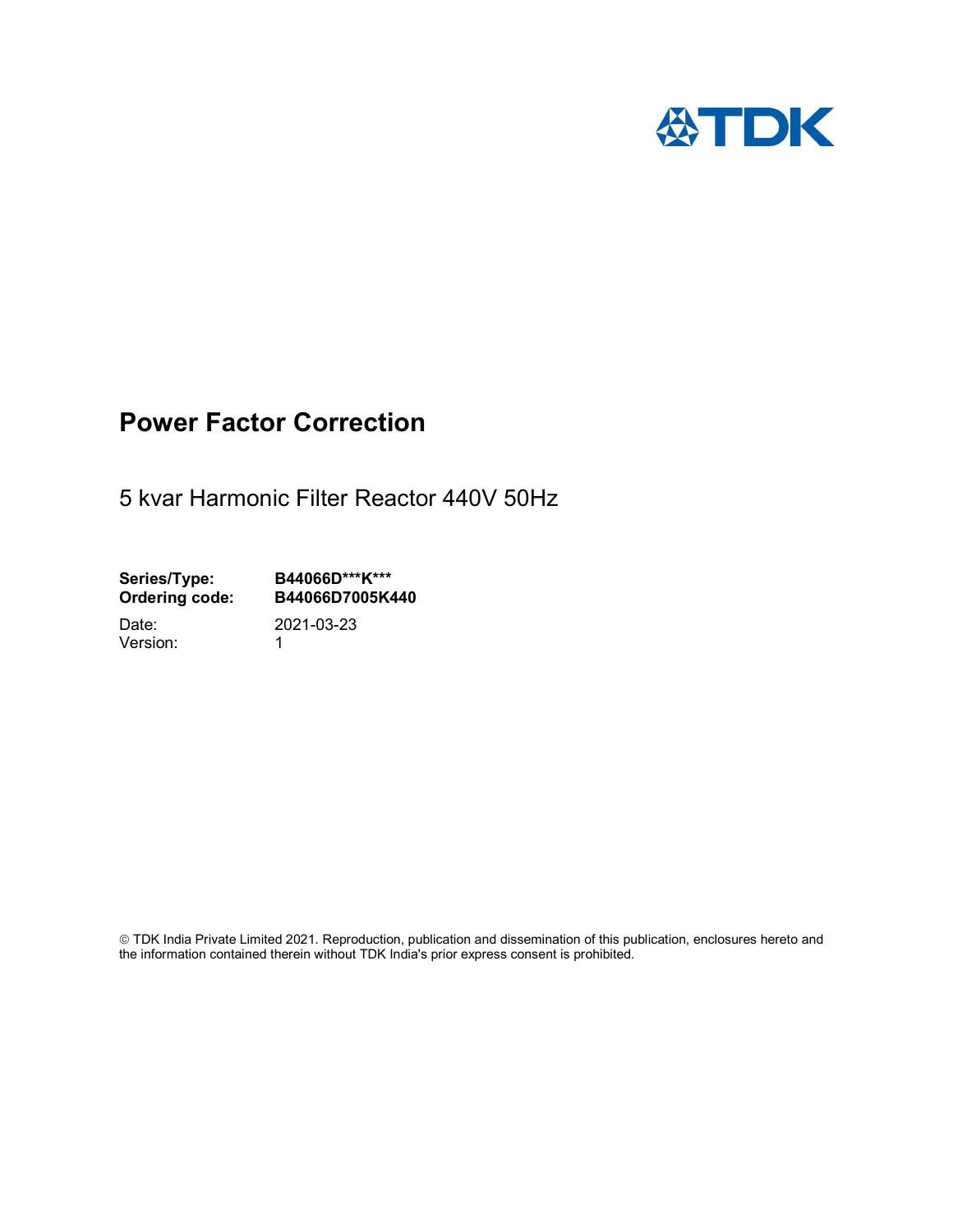# TDK

### Power Factor Correction and Content of Content of Content of Content of Content of Content of Content of Content of Content of Content of Content of Content of Content of Content of Content of Content of Content of Content

### 5 kvar Harmonic Filter Reactor 440V 50Hz B44066D\*\*\*K\*\*\*

### **Characteristics**

- $H$  Highest linearity
- Temperature control via micro switch in inner coil
- $\blacksquare$  Highest life time by high quality materials
- **Low** losses
- $\blacksquare$  High overloading capability
- Safety device, temperature micro switch
- **Aluminium winding**
- **Low noise**

| <b>Technical data</b>                           |                |             |
|-------------------------------------------------|----------------|-------------|
| De-tuning factor p                              | $\overline{7}$ | $\%$        |
| Effective filter output $Q_C$                   | 5              | kvar        |
| Rated voltage $V_R$ <sup>1)</sup>               | 440            | $\vee$      |
| Rated frequency f                               | 50             | Hz          |
| Ambient temperature / Insulation class          | 40 / H         | $^{\circ}C$ |
| Capacitance C delta (tot.)                      | 76.45          | μF          |
| Inductivity L                                   | $3 \cdot 9.27$ | mH          |
| Fundamental current 11 <sup>3)</sup>            | 6.91           | A           |
| Linear up to $4$ )                              | 11.35          | A           |
| Effective current $IRMS$ <sup>2)</sup>          | 7.45           | A           |
| Rated harmonic voltages (3rd/5th/7th/11th/13th) | 0.5/6/5/3.5/3  | $\%$        |
| Temperature protection (NC)                     | yes            |             |
| Total losses $P_D$                              | 45             | W           |
| Total weight                                    | 6              | kg          |

<sup>1)</sup> Voltage rise up to 106% of rated voltage is considered in current  $I_{\text{eff}}$ .

<sup>2)</sup>  $I_{eff} = \sqrt{(I_1^2 + I_3^2 + ... I_x^2)}$ 

<sup>3)</sup>  $11 = 1.06$   $\cdot$   $I_R$  ( $I_R$  = Capacitor current 50Hz)

<sup>4)</sup> Linear current =  $1.73$   $\cdot$  I<sub>R</sub> (I<sub>R</sub> = Capacitor current 50Hz)

### **Connection**

| Line                | l 1U1-1V1-1W1       |
|---------------------|---------------------|
| Capacitors          | l 1U2-1V2-1W2       |
| Temperature control | <u> 4 ຕ</u><br>ے- ا |

### Reference standard IEC60076-6

CAP FILM ES PFC PM 2021-03-23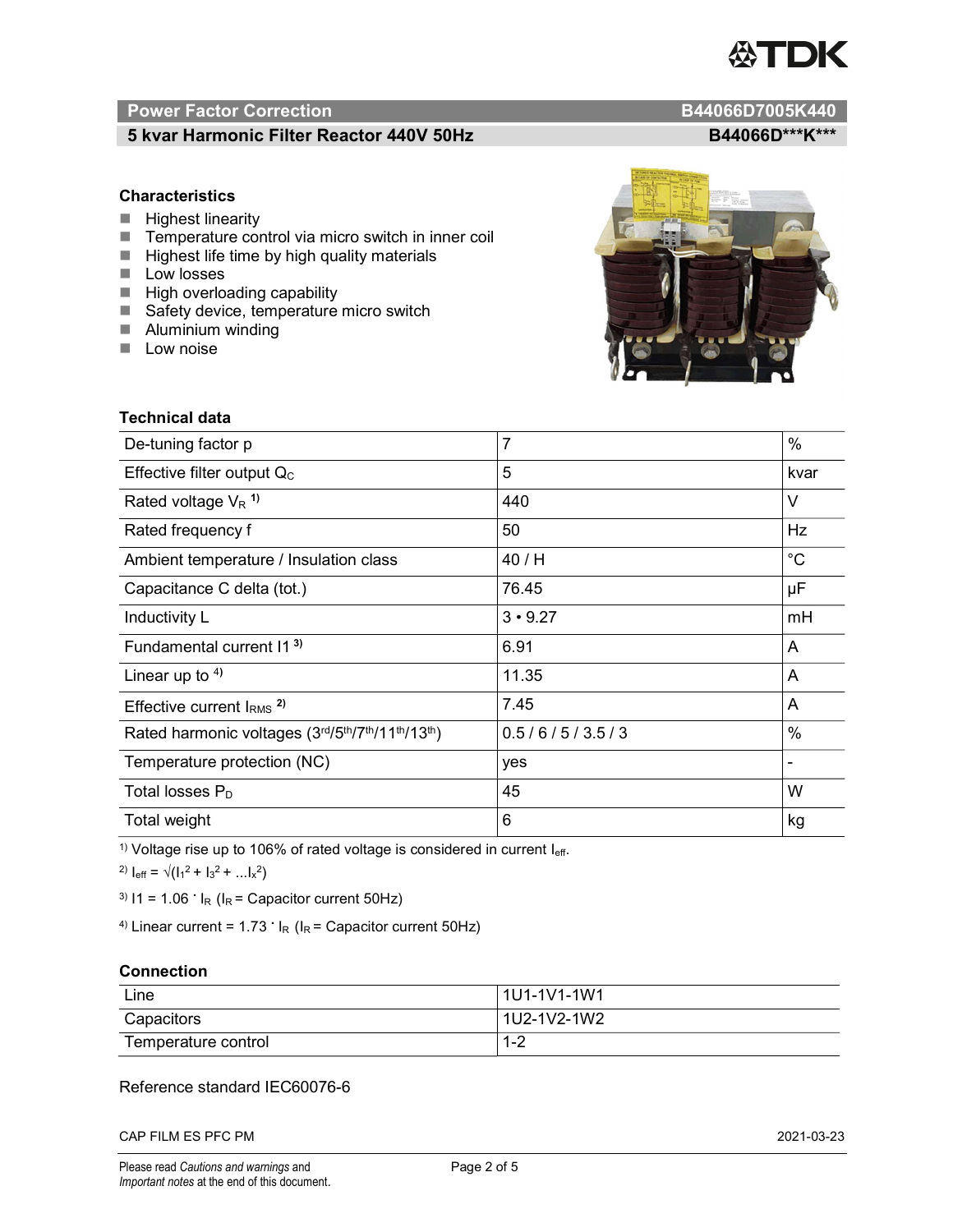

### Power Factor Correction and B44066D7005K440

### 5 kvar Harmonic Filter Reactor 440V 50Hz BA4060M B44066D\*\*\*K\*\*\*

### Dimensional drawings



### **Dimensions**

| L/mm  | 175          | b/mm  | 78   |
|-------|--------------|-------|------|
| H/mm  | 100          | e/mm  | 62±5 |
| W/mm  | $158 \pm 5$  | d1/mm | 10.8 |
| 11/mm | 150          | d2/mm | 15.5 |
| 12/mm | 150          | A     | 125  |
| n1/mm | 100          | B     | 58   |
| n2/mm | $61.5 \pm 3$ | Ø     | 6.5  |

### Cautions and warnings

- Do not install the reactor in case of any visible damages.
- $\blacksquare$  Installation must be done by skilled personnel only.
- Do not use or store harmonic filter reactors in corrosive atmosphere, especially where chloride gas, sulphide gas, acid, alkali, salt or similar substances are present.
- $\Box$  Do not touch the device during operation: all electrically active parts of this equipment such as windings, electronic components, leads, fuses and terminals carry a dangerous voltage which can lead to burns or electric shock.
- Covers which protect these electrically active parts from being touched must not be opened or removed during operation.
- Before any assembly or maintenance work is started, all installations and equipment must be disconnected from the power source.
- Noncompliance with these instructions may lead to death, serious injury or major damage to equipment.

### FAILURE TO FOLLOW CAUTIONS MAY RESULT, WORST CASE, IN PREMATURE FAILURES OR PHYSICAL INJURY.

### CAP FILM ES PFC PM 2021-03-23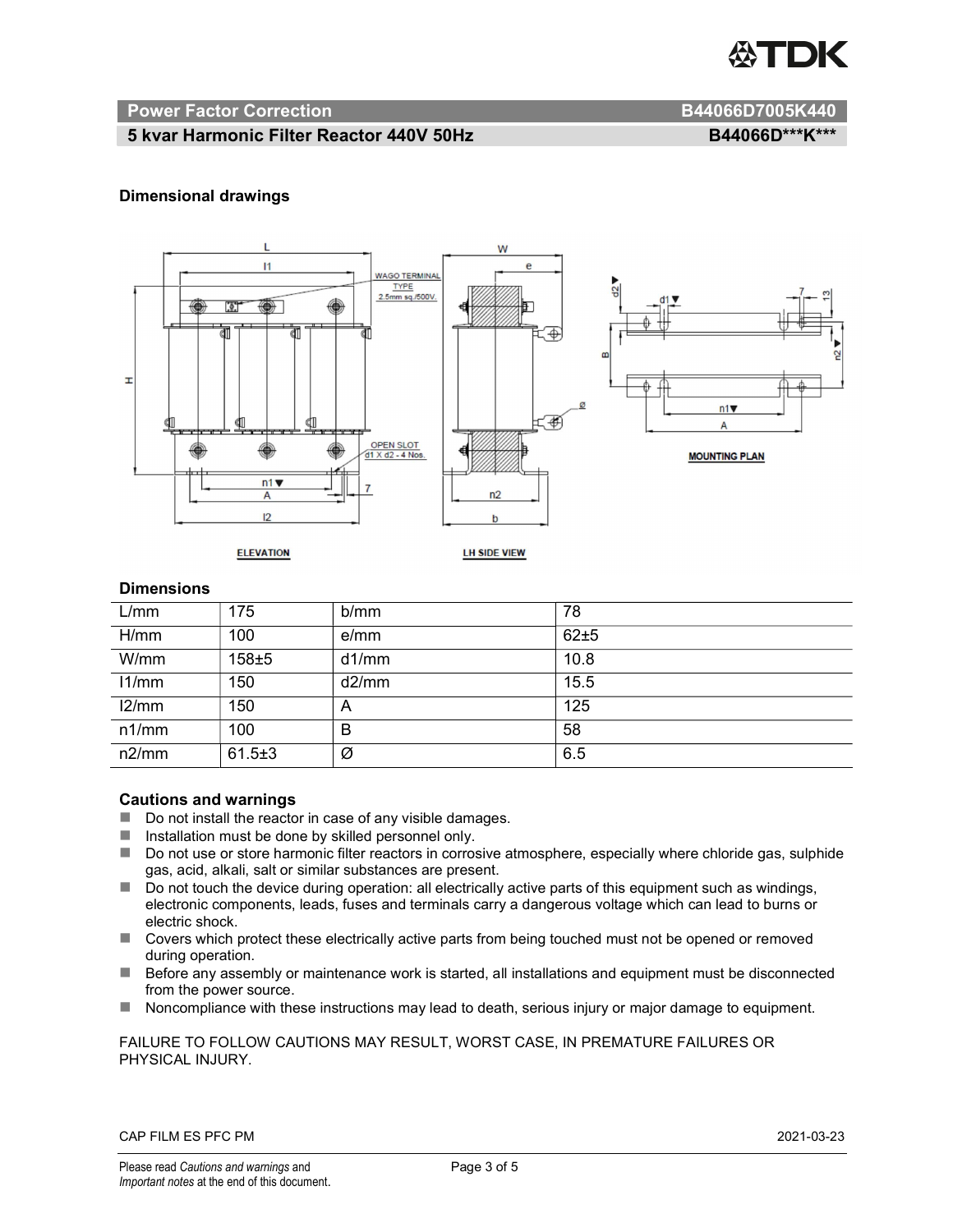

### Power Factor Correction B44066D7005K440

### 5 kvar Harmonic Filter Reactor 440V 50Hz BA4060M B44066D\*\*\*K\*\*\*

The following applies to all products named in this publication:

- 1. Some parts of this publication contain statements about the suitability of our products for certain areas of application. These statements are based on our knowledge of typical requirements that are often placed on our products in the areas of application concerned. We nevertheless expressly point out that such statements cannot be regarded as binding statements about the suitability of our products for a particular customer application. As a rule we are either unfamiliar with individual customer applications or less familiar with them than the customers themselves. For these reasons, it is always ultimately incumbent on the customer to check and decide whether a product with the properties described in the product specification is suitable for use in a particular customer application.
- 2. We also point out that in individual cases, a malfunction of electronic components or failure before the end of their usual service life cannot be completely ruled out in the current state of the art, even if they are operated as specified. In customer applications requiring a very high level of operational safety and especially in customer applications in which the malfunction or failure of an electronic component could endanger human life or health (e.g. in accident prevention or life-saving systems), it must therefore be ensured by means of suitable design of the customer application or other action taken by the customer (e.g. installation of protective circuitry or redundancy) that no injury or damage is sustained by third parties in the event of malfunction or failure of an electronic component.
- 3. The warnings, cautions and product-specific notes must be observed.
- 4. In order to satisfy certain technical requirements, some of the products described in this publication may contain substances subject to restrictions in certain jurisdictions (e.g. because they are classed as hazardous). Useful information on this will be found in our Material Data Sheets on the Internet (www.tdk-electronics.tdk.com/material). Should you have any more detailed questions, please contact our sales offices.
- 5. We constantly strive to improve our products. Consequently, the products described in this publication may change from time to time. The same is true of the corresponding product specifications. Please check therefore to what extent product descriptions and specifications contained in this publication are still applicable before or when you place an order.

We also reserve the right to discontinue production and delivery of products. Consequently, we cannot guarantee that all products named in this publication will always be available. The aforementioned does not apply in the case of individual agreements deviating from the foregoing for customer-specific products.

- 6. Unless otherwise agreed in individual contracts, all orders are subject to our General Terms and Conditions of Supply.
- 7. Our manufacturing sites serving the automotive business apply the IATF 16949 standard. The IATF certifications confirm our compliance with requirements regarding the quality management system in the automotive industry. Referring to customer requirements and customer specific requirements ("CSR") TDK always has and will continue to have the policy of respecting individual agreements. Even if IATF 16949 may appear to support the acceptance of unilateral requirements, we hereby like to emphasize that only requirements mutually agreed upon can and will be implemented in our Quality Management System. For clarification purposes we like to point out that obligations from IATF 16949 shall only become legally binding if individually agreed upon.